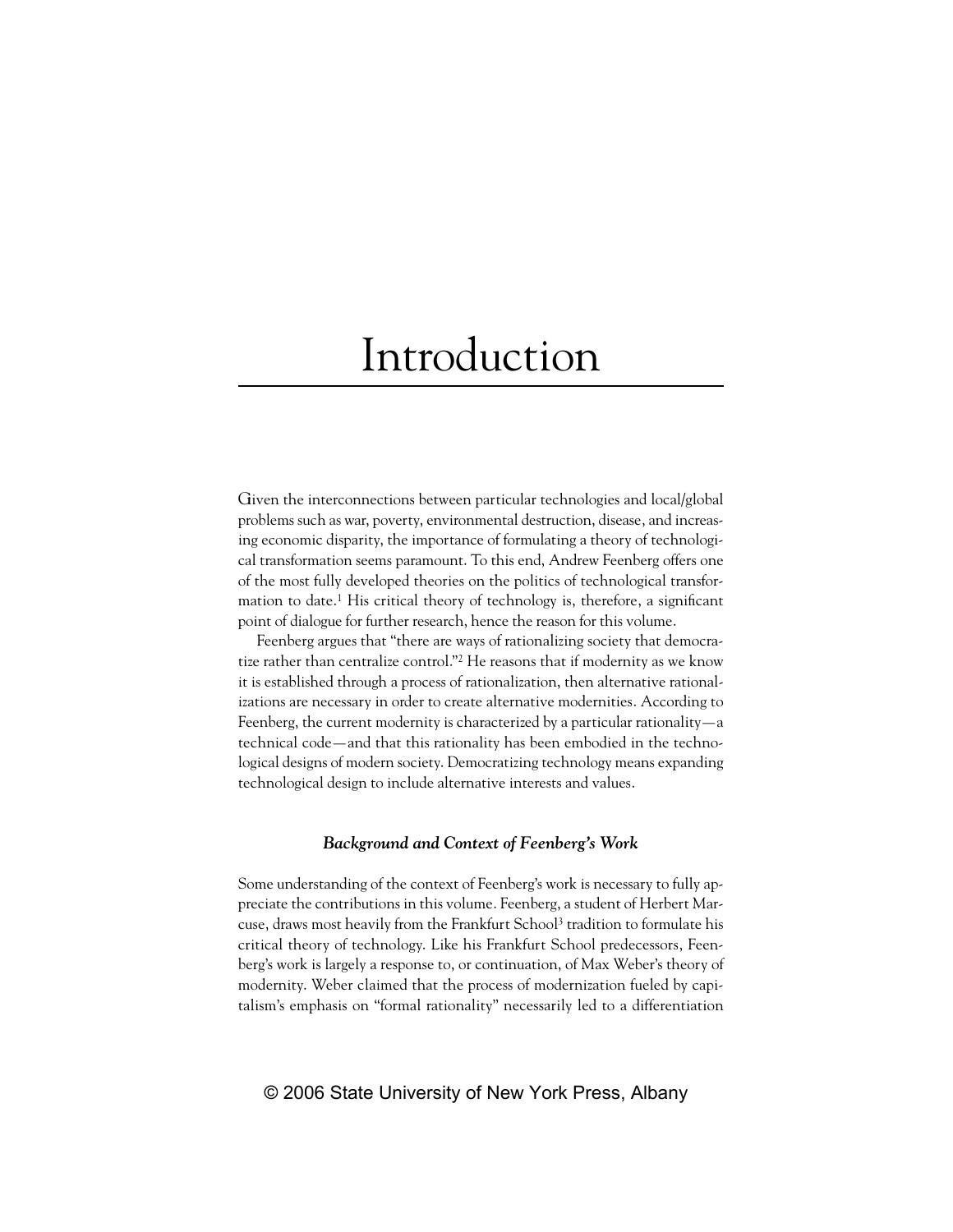#### x | *Introduction*

between technological and social spheres.<sup>4</sup> In short, the progress of modernity was achieved at the expense of moving away from the personal (substantive) relations of traditional societies to the impersonal (formal) relations of modern society. According to Weber, capitalism adopts formal rationality to achieve increased control, the end of which is total bureaucracy—the "iron cage."<sup>5</sup> Driven by human needs, capitalism attempts to maximize production through formal rationality. The more rationalized a system becomes the more it produces. End of story. There cannot be a normative assessment of such a value-neutral system.

The degree to which Frankfurt Institute members<sup>6</sup> borrowed from the work of Weber cannot be overemphasized. Like Weber, Theodore Adorno and Max Horkheimer held that in the context of capitalism "useful" translates into economically valuable.<sup>7</sup> Although the drive for domination was not new to the Enlightenment, it was the employment of new tools of domination—science and technology—that made the Enlightenment program unique. Technology as instrumental reason was one of the primary means of instilling this domination.<sup>8</sup> Reason was therefore not the road to emancipation hailed by Enlightenment thinkers, but a new method of shackling humanity.

Herbert Marcuse elaborated these themes in his characterization of a "onedimensional society."<sup>9</sup> According to Marcuse, technology has been co-opted through a political choice to establish the present form—"technological rationality." He argues that reason manifested through technology serves as an instrument of domination: "Today, domination perpetuates itself and extends itself not only through technology, but as technology. . . . Technological rationality thus protects rather than cancels the legitimacy of domination."<sup>10</sup>

Marcuse claims that the discourse of rationality established and maintained by the mass media, essentially negates all opposition. The discourse loses its play, dialogue, mediation, and consequently its ability to create new alternatives. It becomes tautologous, and in doing so it contains those aspects of the discourse that could offer an alternative to the status quo. It has, in Marcuse's words, created a one-dimensional society: "There is only one dimension, and it is everywhere and in all forms."<sup>11</sup> Class consciousness attained in the context of late capitalism is necessarily a false consciousness, "and this false consciousness has become embodied in the prevailing technical apparatus, which in turn reproduces it."<sup>12</sup> In the one-dimensional society, whatever "is" is right, and wrong is only that which is antithetical to the whole—the one-totalizing, all-pervading, self-legitimating discourse of truth.

Although Marcuse was skeptical about the prospects for transformation, he did believe that it was possible. His proposal for liberation involves three elements: a critique of the existing technological consciousness, a new subject, or agent, and a new technique of pacification. He claims that the contradictions created by the hyperrational, technological society open the door for critique.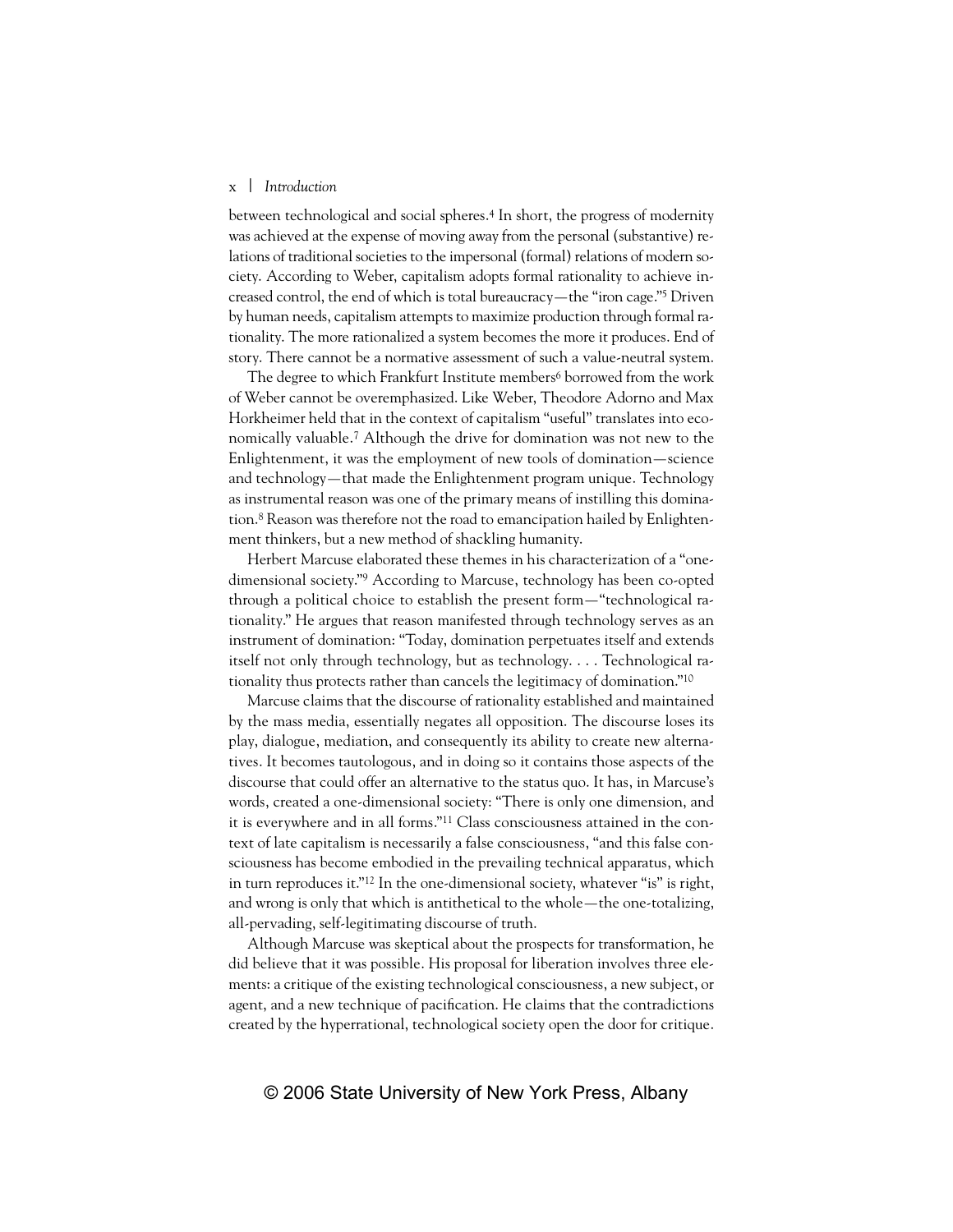This is not a belief in the inherent breakdown of economic conditions, as scientific Marxists argued. Marcuse, instead, argues that late capitalism generates enough negative externalities to make us question the rational nature of the given technological society. This is where critical theory comes in; it "strives to define the irrational character of the established rationality."<sup>13</sup>

Marcuse claims that the choice of an alternative technology is limited by:  $(1)$  the "stuff" of Nature, however defined, as it confronts the subjective interpreter, and (2) the form of interpretation in a given cultural historical context.<sup>14</sup> In other words, both the inherited technological (material) context and the given technological consciousness represent important constraints on technological choice. Alternative historical projects must be at least imaginable for the possibility of "an ingression of liberty into historical necessity."<sup>15</sup> Alternatives, however, are difficult to achieve because of the hegemony of the few who have control over the productive process.

The issue of agency is crucial; someone must be capable of acting. Although not particularly hopeful, Marcuse argues that the best opportunity for alternatives lies with the excluded, or marginalized. That is, the revolutionary standpoint rests with the outsiders and outcasts, such as people of color, the persecuted, and the unemployed. All they need is the consciousness to act.<sup>16</sup>

Although it is a given that Nature must be pacified for human existence, this mastery can be either repressive, or liberatory. Marcuse suggests a new "technique of pacification" to replace the established technology of domination. To accomplish this, Marcuse claims that technology must be redefined as an "art of life."<sup>17</sup> He sees the development of the aesthetic dimension as central to this liberation project.<sup>18</sup> Beauty must become a form of freedom. "Rather than being the handmaiden of the established apparatus, beautifying its business and its misery, art would become a technique for destroying this business and this misery."<sup>19</sup> And with the emancipation of Nature comes the simultaneous emancipation of human senses. We are thereby liberated to experience gratification from Nature in a multitude of new ways. Humans, however, must begin to appreciate Nature for its own sake—"a subject with which to live in a common human universe."<sup>20</sup>

Jürgen Habermas, a second-generation critical theorist, fundamentally opposes Marcuse's call for a new technology. According to Habermas, technology is essentially the unburdening of needs that are rooted in human nature through purposive-rational action (i.e., work).<sup>21</sup> Technology is who we are the innate faculty of "purposive-rational action" enabled humans to control their environment and set themselves apart from the rest of Nature. For Habermas, suggesting a new technology is as absurd as suggesting a new human species. Liberation cannot be achieved by transforming technology because technology simply cannot be altered.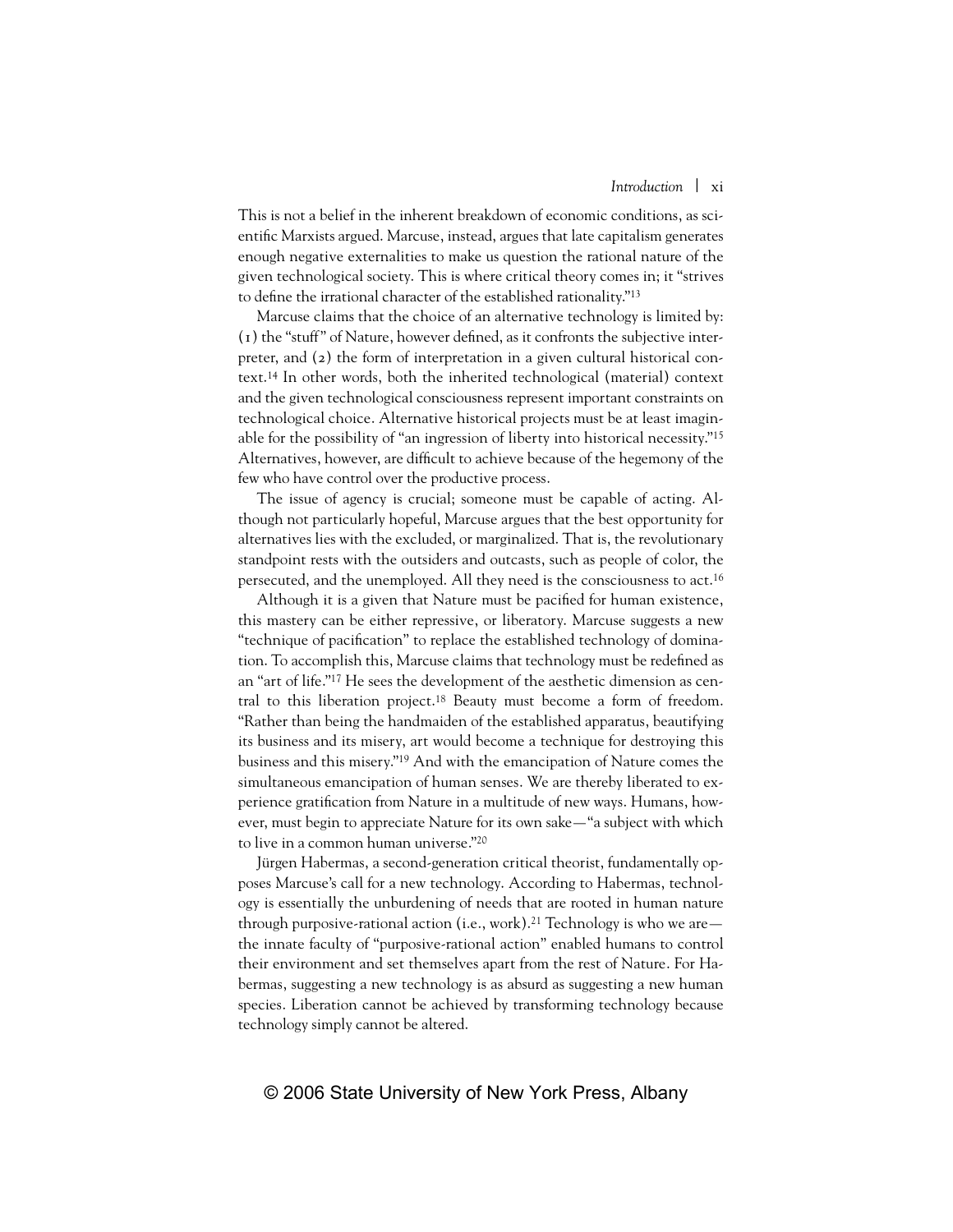#### xii | *Introduction*

Habermas admits that the technological rationalization of society is problematic but that technology itself is not the cause. The source of the trouble lies in the tension between the spheres of work and communication. The domination of work, or purposive-rational action, over traditional forms of communication is a defining feature of the modern period.<sup>22</sup> Habermas claims that Marcuse is misguided in his call for a revision of the human-Nature relationship with an alternative mediating technology. Marcuse, according to Habermas, fails to distinguish between two different types of action. The human-Nature relationship is necessarily governed by "purposive-rational action." What Marcuse is advocating, on the other hand, is actually "communicative action."<sup>23</sup>

Like Weber (and the Frankfurt School), Habermas sees technology as instrumental rationality; specifically, he defines technology as "scientifically rationalized control of objectified process."<sup>24</sup> However, his approach to resolving the problem is somewhat different: "*Rationalization at the level of the institutional framework* can occur only in the medium of symbolic interaction itself, that is, through *removing restrictions on communication."*<sup>25</sup> Emancipation is therefore achieved not through a new technology as Marcuse advocates but by limiting purposive-rational subsystems through "new zones of conflict."<sup>26</sup> The central problem is not technology itself because, again, technology cannot be changed.

#### *Feenberg's Critical Theory of Technology*

With Weber as a backdrop, Feenberg combines the insights of Marcuse and Habermas to arrive at his own "critical theory of technology." He believes Marcuse was correct to argue that technology is to a large extent socially shaped and that the form of technology is a political choice. The problem with Marcuse's perspective is that he does not acknowledge the contingency within the technologically dominated one-dimensional society. For Marcuse, it is either all or nothing—a technique of domination or a technique of liberation. This is what leads Marcuse to argue that transformation must come from "outside" the system; those within the one-dimensional society are simply too constrained to act. Feenberg rejects this appeal to outsiders as the basis for transforming society. He argues that the goal is "not to destroy the system by which we are enframed but to alter its direction of development through a new kind of technological politics."<sup>27</sup> The aim, in other words, is to steer the system from within through subtle hybridizations not mass revolution.

With modifications, Feenberg employs Habermas's model of a democratic speech community as the means for liberating technological design choice from hegemonic constraints.<sup>28</sup> Whereas Habermas argues for the exclusion of technological rationality from the lifeworld of communicative action, Feenberg

#### © 2006 State University of New York Press, Albany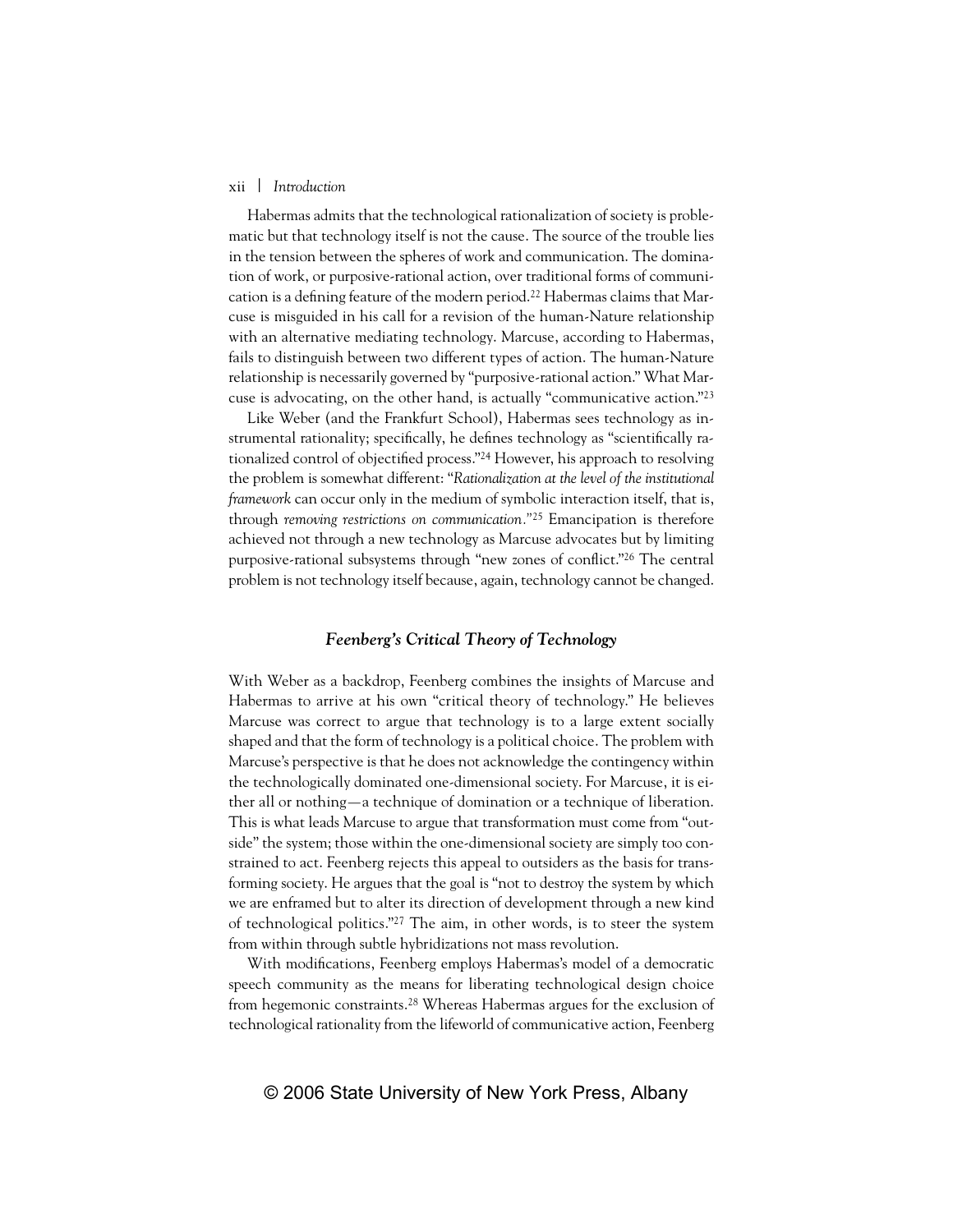brings rationality into Habermas's vision of a democratic community to arrive at his suggested "democratic rationality." Contra Habermas, this process of transforming technology must take place within the social.<sup>29</sup> The possibility exists to choose rationally more liberating technological designs that further the various interests of the community of actors. As Feenberg states, "There are ways of rationalizing society that democratize rather than centralize control."<sup>30</sup>

Although Feenberg draws heavily from Marcuse and Habermas to formulate his critical theory of technology, he attempts to eliminate their essentialist base.<sup>31</sup> Feenberg claims that the tendency to essentialize is due primarily to an overemphasis on the meta-level of culture. In the case of Habermas, this resulted from his sidelining of the technology-society relationship to focus on language and communication. This is even more obvious in the case of the Frankfurt Schoolers, such as Marcuse, who framed technology as an autonomous, rationalizing force acting hand-in-hand with capitalism to produce agentless workers/ citizens of a one-dimensional society. Their infatuation with Weber's concept of rationalization, combined with the philosophical shift in Marxism,<sup>32</sup> predisposed the Frankfurt School to focus on consciousness, or ideology.

Feenberg's central point is that technology can only be misconstrued as an autonomous-rationalizing force if the contingency evidenced at the micro-level of design is ignored. Although technology frequently appears to have an essence because it is viewed ahistorically, there is actually no "essence" of technology. Feenberg argues that scholarly interpretations of the social construction of technology (SCOT)<sup>33</sup> establish convincingly that technical design can only be defined contextually and locally by the particular technology-society relationship.<sup>34</sup> There is a significant degree of contingency, difference, or, "interpretive flexibility" in a society's relationship with particular technologies.

While SCOT reveals insight on the technology-society relationship, Feenberg rightly points out its deficiencies. SCOT is too narrowly focused on the development of particular technological artifacts, or systems.<sup>35</sup> Wanting to include all elements in the analysis is understandable; however, SCOT takes the concept of symmetry<sup>36</sup> too far in an attempt to level the playing field. SCOT ignores the larger issue of how particular design choices are made over other choices, which, as Feenberg argues, is an inherently political question. He claims that since technology can never be removed from a context, it can never be neutral.<sup>37</sup> Technological design is inherently political; consequently, the observed constraint on design choice is not some essence of technology but evidence of the hegemonic control of the design process by privileged actors.

There is, however, an obvious tension between the *contingency* observed at the level of design choice, and the *constraints* placed on design by the larger cultural-political milieu. Feenberg characterizes this tension as the "ambivalence" of technology, which he conveys in the following two principles: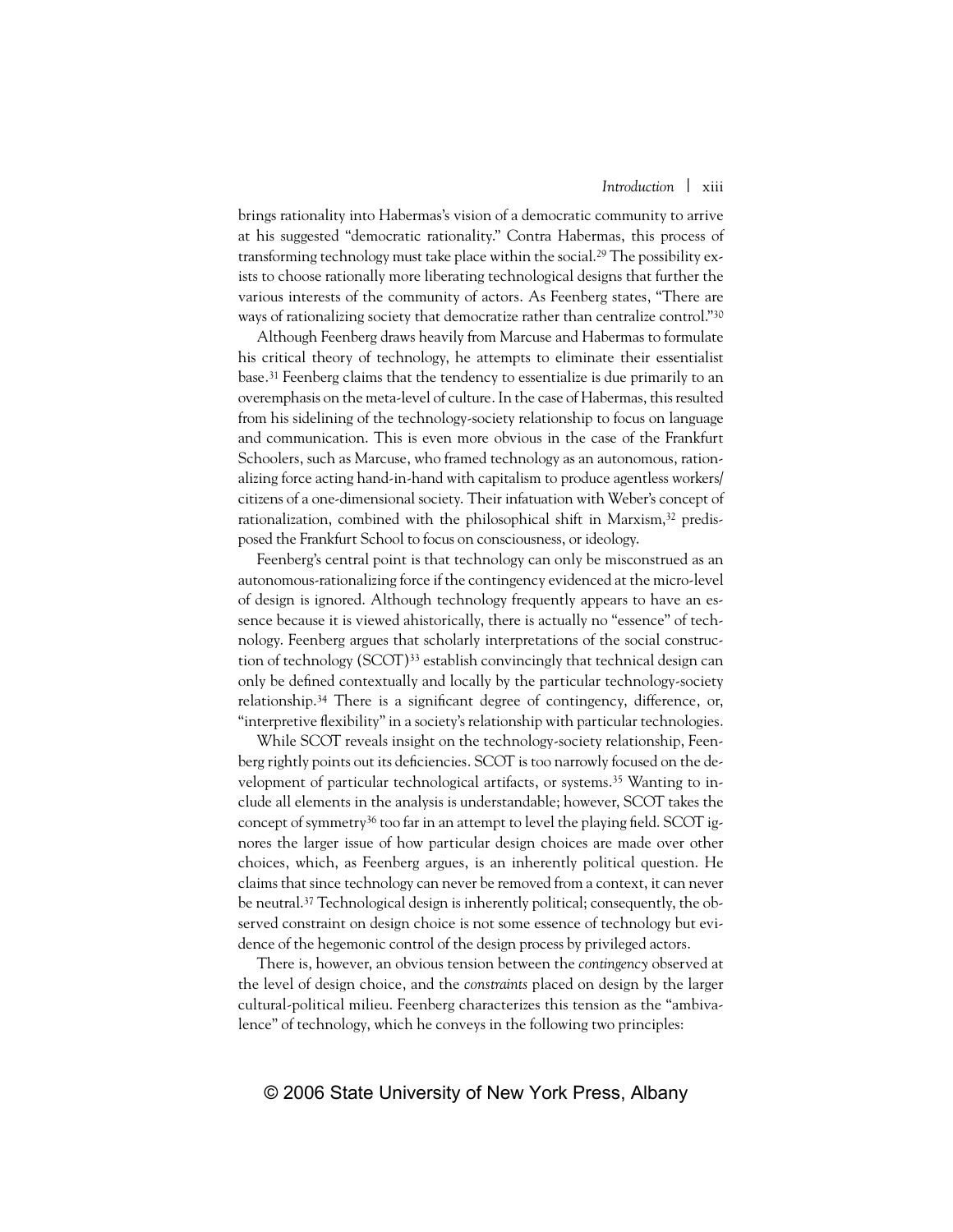#### xiv | *Introduction*

- 1. *Conservation of hierarchy:* social hierarchy can generally be preserved and reproduced as new technology is introduced. This principle explains the extraordinary continuity of power in advanced capitalist societies over the last several generations, made possible by technocratic strategies of modernization despite enormous technical changes.
- 2. *Democratic rationalization:* new technology can also be used to undermine the existing social hierarchy or to force it to meet needs it has ignored. This principle explains the technical initiatives that often accompany the structural reforms pursued by union, environmental, and other social movements.<sup>38</sup>

Feenberg admits that advanced societies concretize power through technologically mediated organizations that prevent their citizens from meaningful political participation. Focusing on this aspect of culture led the Frankfurt School to characterize technology as an autonomous, rationalizing force. The problem is that they ignored the existence of the second principle of "democratic rationalization." Feenberg believes that democratic rationalization can overthrow this entrenched power "from 'within,' by individuals immediately engaged in technically mediated activities and able to actualize ambivalent potentialities suppressed by the prevailing technological rationality."<sup>39</sup>

He claims that "strategic" actors are able to realize their particular biases in to the technological designs. These biases stem from

aspects of technological regimes which can best be interpreted as direct reflections of significant social values in the "technical code" of the technology. *Technical codes define the objects in strictly technical terms in accordance with the social meaning it has acquired.* These codes are usually invisible because, like culture itself, they appear self-evident.<sup>40</sup>

According to Feenberg, control over design choice is not always economically motivated, as Marxists frequently argue. That is, the utilitarian efficiency of the market is not always the motivating factor. Frequently, the aim is to either de-skill workers, or for management to maintain operational autonomy.<sup>41</sup> A centralized-hierarchical power structure is perpetuated because technological designs (codes) are intentionally chosen to maintain operational autonomy. Feenberg therefore admits that although technocratic power is foundationless and contingent, it nevertheless has a "unidirectional tendency."<sup>42</sup>

Despite this fact, Feenberg believes that it is possible for "tactical" actors to subvert the established technical code through their own democratic rationalizations. Feenberg provides examples of what he considers successful democratic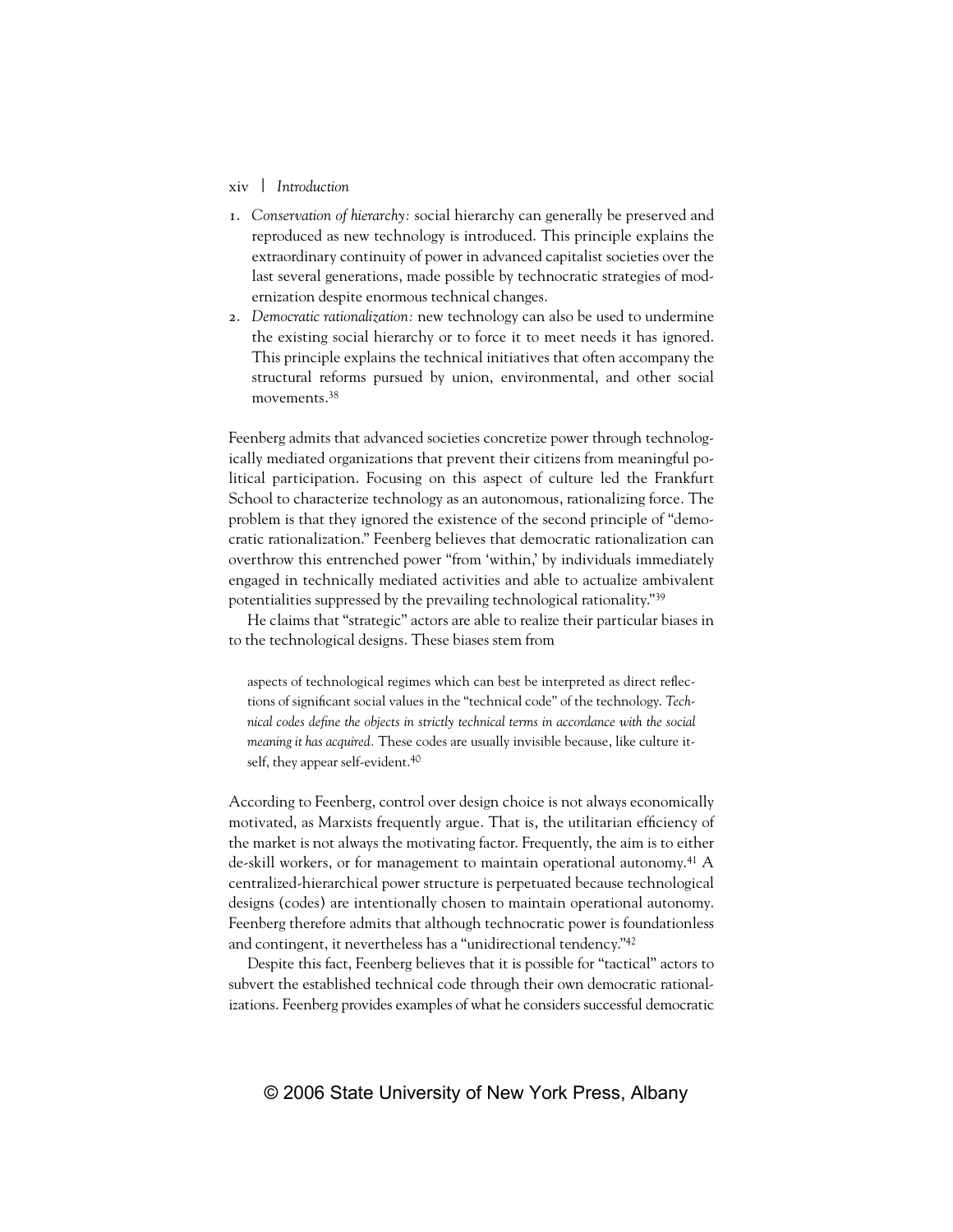rationalizations of technology, such as the struggle over the Internet and AIDS activists' reform of the FDA drug approval process. Although the Internet was originally designed for the transmission of data, interpretive flexibility enabled a multitude of users to shape the Internet for their own uses.<sup>43</sup> In the case of AIDS treatment, activists collectively challenged traditional medicine's technocratic view of treatment. Activists forced a dialogue with research scientists and the FDA. In the end, they successfully altered the entrenched government bureaucracy to gain access to experimental medicines, which in turn led to significant advancements in treating AIDS.<sup>44</sup>

#### *Instrumentalization Theory*

The tensions between the principles of the "conservation of hierarchy" and "democratic rationalization" can also be discussed in terms of an *analytic* distinction between primary and secondary instrumentalization. Feenberg differentiates "primary instrumentalization" in which the functional, reifying aspects of technology are emphasized, from "secondary instrumentalization" where objects are constituted into their particular social contexts. Primary instrumentalization is therefore analogous to Weber's (and the Frankfurt School's) discussion of technology as formal rationality. Habermas, in agreement with Weber, sees differentiation (i.e., between technological and social spheres) as the unavoidable consequence of technological modernization. Feenberg in contrast argues that this differentiation is more apparent than real. That is, looking at technology at the meta-level makes it appear that technology has a differentiating effect.

He characterizes primary instrumentalization with four moments. Technology has the effect of *decontextualizing* entities from their original context. The qualities of objects are *reduced* to quantifiable terms so that they can be easily controlled with the established laws of science and technology. Those in control seek to *position* themselves strategically in order to more easily exert their power. All of this assumes a degree of *autonomization,* or distancing, between those in control and the objects being controlled.<sup>45</sup>

Feenberg suggests that primary instrumentalization and the process of differentiation can be overcome not through containment, as Habermas argues, but through a process of subversive, or secondary, instrumentalization. The overall thrust of this level is to *realize* elements that have been decontextualized through the process of primary instrumentalization. Feenberg offers four secondary moments to counter the reifying moments of primary instrumentalization. Actors must seek to *systematize* elements that have been decontextualized.<sup>46</sup>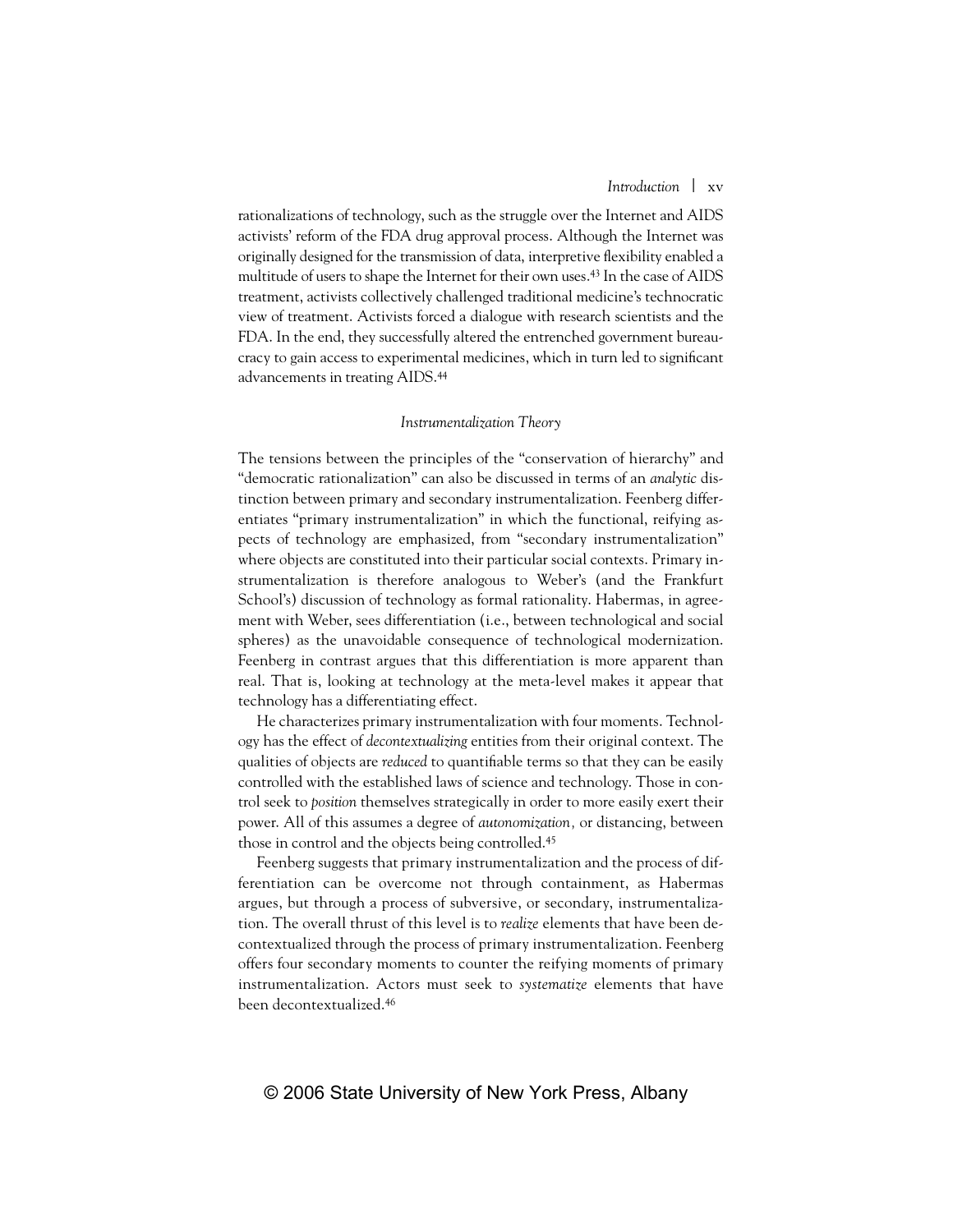#### xvi | *Introduction*

**Figure 1.** Feenberg's Theory of Instrumentalization<sup>47</sup>

| Primary instrumentalization | Secondary instrumentalization |
|-----------------------------|-------------------------------|
| Decontextualization         | Systematization               |
| Reduction                   | Mediation                     |
| Autonomy                    | Vocation                      |
| Positioning                 | Initiative                    |
|                             |                               |

#### **Differentiation**

#### **Realization**

In response to the reductionism of primary instrumentalization, actors can reinstill objects with secondary qualities. Aesthetic and ethical *mediations* are added to technological objects when recontextualized. Autonomization can be overcome through *vocation,* or the actual way in which users engage technologies. Although the distancing effect of technology is real, actors can make choices in the way in which they actually employ technologies. Finally, tactical actors can exert their *initiative* to counter the positioning of strategic actors attempting to control them through technology.<sup>48</sup>

#### *Technological Consciousness*

In order to move toward realization, the hegemony constraining design choice must be exposed. What is needed, according Feenberg, is a theory of cultural change: "A new culture is needed to shift patterns of investment and consumption and to open up the imagination to technical advances that transform the horizon of economic action."<sup>49</sup> He draws on a number of intellectual traditions—hermeneutics from Heidegger, cultural theory from Foucault and Baudrillard, and critical theory—to reveal how the interests of certain actors achieve and maintain control of the design choice process.

Feenberg argues that the essentialist view of technology as inherently differentiating is actually a product of a reified technological consciousness. He compares this consciousness to Marx's discussion of commodity fetishism<sup>50</sup> in which commodities are reified and treated as actually existing, autonomous entities:

The fetishistic perception of technology similarly masks its relational character: it appears as a non-social instantiation of pure technical rationality rather than as a node in a social network. Essentialism theorizes this form and not the reality of technology.51

#### © 2006 State University of New York Press, Albany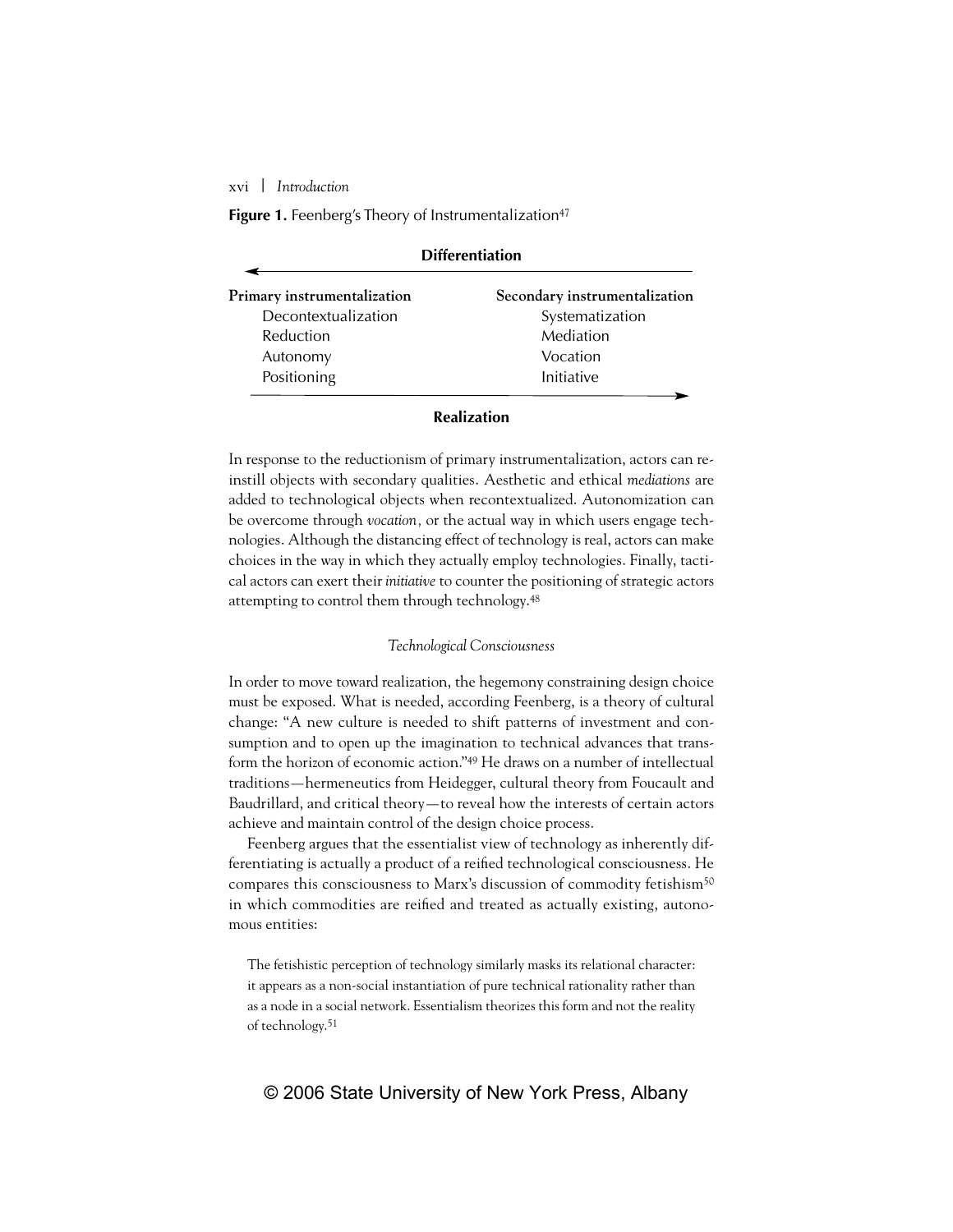The technological consciousness reifies the split between primary (functional) and secondary (all other) qualities. Feenberg, however, argues that this division follows from modern society's exaggerated emphasis on functionality. In its extreme form this begins to look much like modernity's hyperrationalization of society through capitalism's emphasis on utilitarian efficiency. It is possible to describe technological objects using both functional and social language, which is what Feenberg means by contrasting the moments of primary and secondary instrumentalization. But again, it must be understood that this is an analytic distinction and that only part of the secondary instrumentalization can be considered social.<sup>52</sup>

#### *Organization of Volume*

Contributors to this volume both critique and build on Feenberg's efforts to establish a theory of technological reform. Although there is no clear way of segregating the articles, they do fall roughly into two groups. Chapters in Part 1 center loosely on Feenberg's theoretical assumptions. The chapters in Part 2, on the other hand, focus more on the politics of technological reform. Regardless, the division is not simply between theory and practice as both parts contain elements of each.

In the first chapter, David Stump takes issue with Feenberg's use of the social construction of technology (SCOT). Stump claims that SCOT is itself essentialist in that it makes a priori assumptions about the design process. In short, SCOT is too narrowly focused on the social, or political aspects of technological design. Placing too much emphasis on the social aspects is what leads to Feenberg's overly optimistic picture of technological transformation. Taking all factors into consideration, one may conclude that many entrenched technologies are extremely difficult to alter.

In addition, Stump argues that Feenberg's critical theory of technology is also essentialist because it relies on a notion of "technology in general." The problem is that there is a tension between providing a normative approach to technological transformation and avoiding essentialism. Stump, however, suggests that it is possible to adopt an anti-essentialist approach by making generalizations from the historical analysis of particular technologies and then applying these generalizations normatively.

In chapter 2, Simon Cooper challenges Feenberg's theoretical approach with a discussion of the "ontological contradictions" created by emerging biotechnologies. These technologies have the potential of simultaneously enhancing our lives, and destroying our contexts of meaning. According to Cooper, biotechnologies are creating a "posthuman" future categorically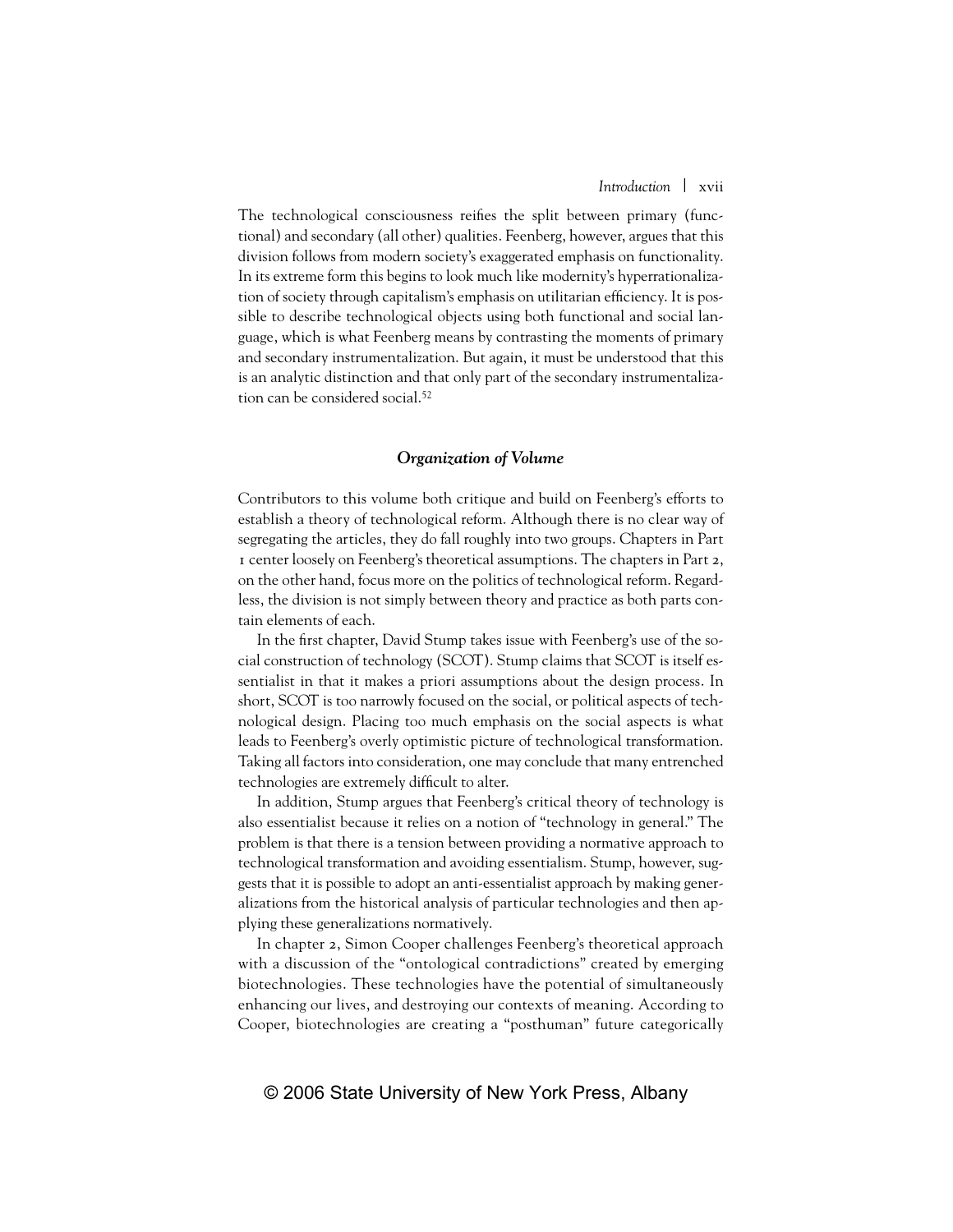#### xviii | *Introduction*

different than any suggested by Feenberg's "alternative modernities." Cooper argues that Feenberg's theory of transformation is too dependant on established cultural reference points (e.g., democratic norms), which will radically change in a posthuman world. Cooper argues that we must ask broader questions to effectively engage these emerging technologies.

Trish Glazebrook (chapter 3) approaches Feenberg's work as a Heideggerian ecofeminist. She is excited about the prospects of linking her work with the specifics of Feenberg's politics of technological transformation. More constructive, rather than critical, Glazebrook establishes a number of connections between ecofeminism and Feenberg's politics of technology. First, technology and women's bodies are both sites of political struggle and resistance. Second, Feenberg's constructivist view of technology resonates with the prevailing feminist view of gender as constructed. Third, Feenberg's concept of "subversive rationalization" offers a powerful reply to those who persist in labeling feminists as "anti-rationalists."

Glazebrook, however, objects to Feenberg's critique of Heidegger. She argues that Feenberg is more Heideggarian than he admits, and that he also displays essentialist tendencies in his discussion of instrumentalization. Glazebrook argues that the Heideggerian perspective on technology as "ways of thinking" is still useful. In addition to our actual practice, we need a theoretical/ideological shift in the way we engage technology.

In chapter 4, Iain Thomson takes issue with Feenberg's framing of Heidegger as a technological essentialist. Thomson claims that Feenberg's critique of Heidegger's essentialism can be broken into three types: ahistoricism, substantivism, and one-dimensionalism, and then proceeds to show how none of these critiques actually apply to Heidegger's views. Thomson hopes that his analysis will "vindicate Heidegger's ground-breaking ontological approach to the philosophy of technology," and "help to orient the approach of future philosophers of technology to one of its central theoretical controversies" (i.e., essentialism).

In the fifth chapter, Larry Hickman spins a pragmatist's web around Feenberg's work and claims that John Dewey anticipated much of his theory of technology by several decades. Most notably, Dewey's theory of technoscience, like Feenberg's, was anti-essentialist, constructivist, and democratic in nature. But in addition, Hickman claims that Dewey's theory is more developed than Feenberg's because he offers a detailed theory of democracy which Feenberg does not.

Part 2 begins with a chapter by Gerald Doppelt who sees Feenberg's project as two distinct parts—the first deals with the demystification of old theories of technology, and the second a new normative, critical theory of technology. Doppelt is convinced by Feenberg's critique of essentialist theories of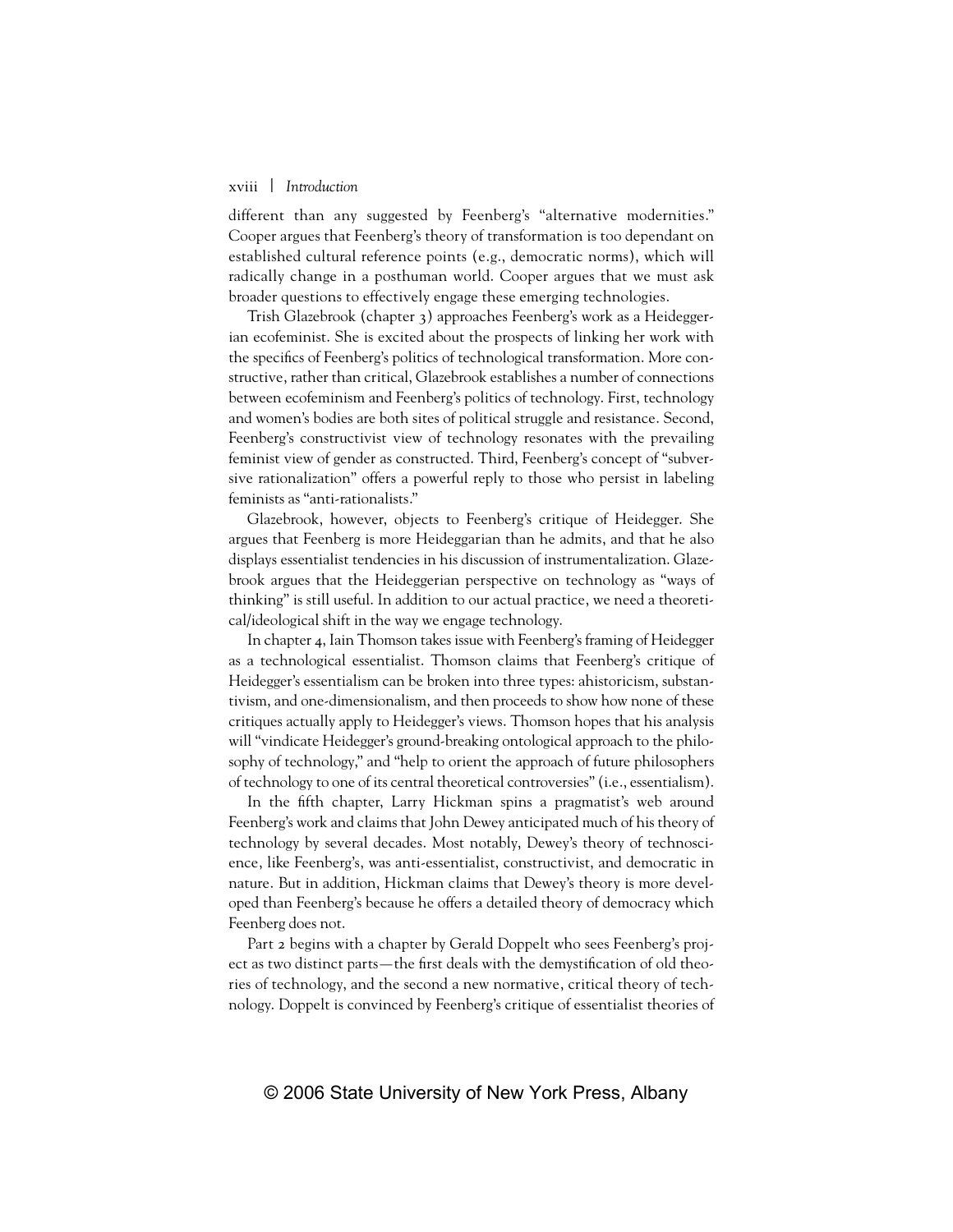technology; however, he does not believe that Feenberg supplies the necessary "ethical resources" for his "democratic rationalization of technology." He agrees with Feenberg's claim that the potential exists for marginalized interests to shape the design process—Feenberg's examples establish this. However, Doppelt asserts that the notion of "participant interests" is inadequate to supply a conception of what a "democratized" technology actually is, or should look like. In other words, Doppelt believes that it is not sufficient to simply open up the design process to other interests; there must be some way of asserting *which* interests are better, or more democratic than others. Doppelt argues that Feenberg's critical theory must be supplemented with liberal-democratic concepts such as "entitlements" and "equality" to achieve this grounding.

In chapter 7, Albert Borgmann uses Feenberg as a platform to discuss the criteria of technological reform. He believes that Feenberg's theory meets the criteria of feasibility, cultural depth, scope, and substantive content. Borgmann points out, however, that Feenberg's own examples indicate that there is a limit to the democratization of technology. That is, the costs involved in extending secondary instrumentalization all the way down can be excessive. In addition, Borgmann believes that Feenberg fails to address two important hindrances to reform: (1) the fact that the majority of people choose affluence over autonomy, and (2) the enormous cost in terms of time and money that is required to effectively engage technology. Borgmann offers examples to illustrate these points and suggests avenues for future research that could lead to overcoming these obstacles.

Paul B. Thompson (chapter 8) suggests ways of extending Feenberg's theory of instrumentalization by borrowing from the field of institutional economics and the philosophy of Albert Borgmann. Thompson makes the important distinction between "structural" commodification and "technological" commodification. Structural commodification involves changes in the rules, laws, or social customs associated with a particular technology. In these instances, the actual physical technology itself is not altered.

In the case of technological commodification, the technological artifact itself is altered. The four parameters of alienability, excludability, rivalry, and standardization are actually built into the technological design. Thompson offers the invention of sound recording as an example of this type of commodification. He explains that "the advantages of the new vocabulary are an increased capacity to map the complexities of commodification and decommodification, and in a clearer way to express how technology and technological innovation affects those processes." Thompson concludes by illustrating the merits of his suggested vocabulary through a reexamination Feenberg's examples of AIDS activism and the Internet.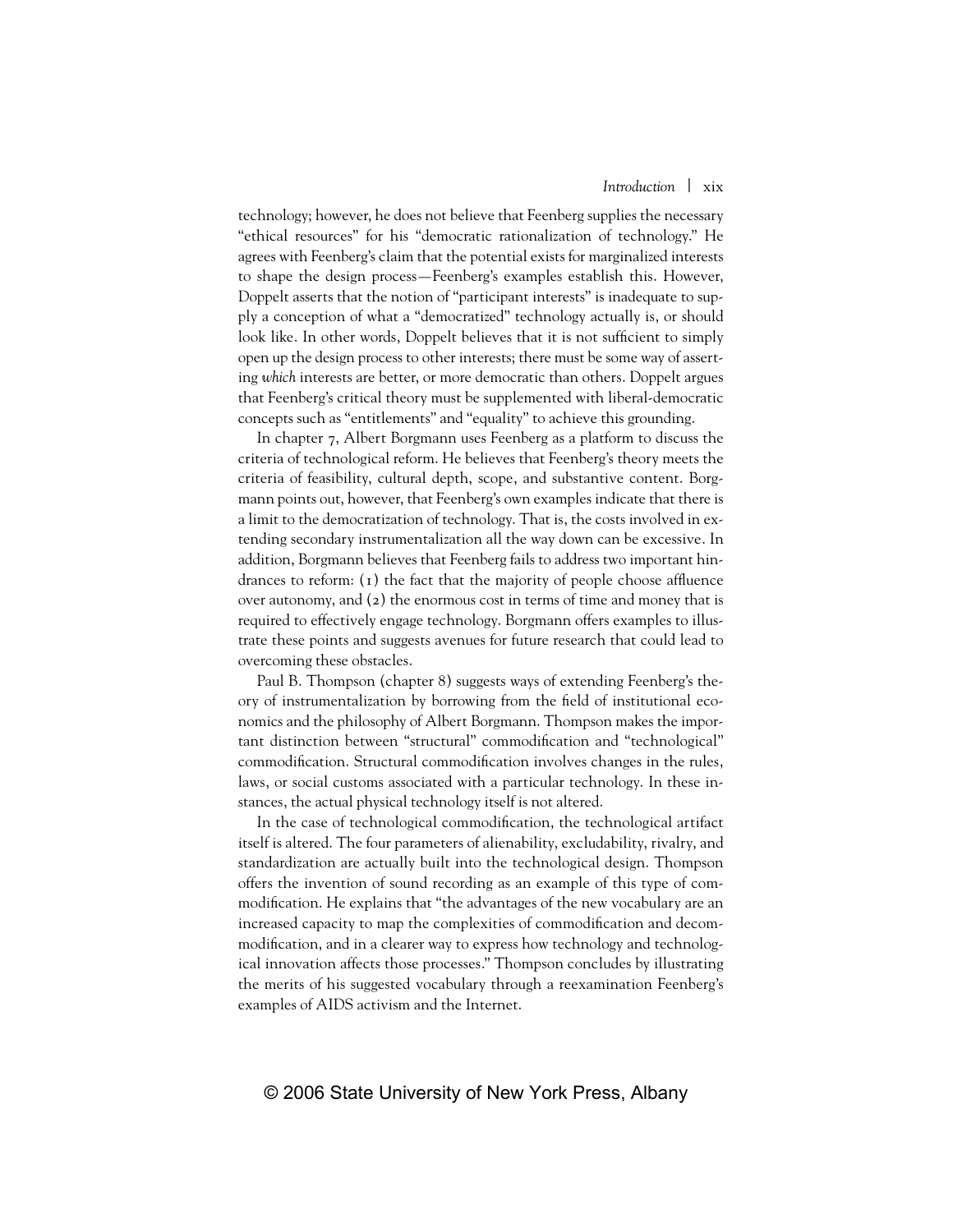#### xx | *Introduction*

In the penultimate chapter, Andrew Light addresses Feenberg's views on environmentalism. He begins by criticizing Feenberg's assessment of the Erlich-Commoner debate over population,<sup>53</sup> arguing that this debate does not provide an accurate terrain of contemporary environmentalism. Light believes that environmentalism, and its relationship with technology, is far more complex than Feenberg insinuates. The issue of justice, according to Light, offers a better lens through which to analyze contemporary environmentalism.

Light also takes issue with Feenberg's suggested appropriation of environmentalism for the democratic reform of technology. Feenberg asserts that environmentalist's values can provide the catalyst and guide for the democratic reform of non-sustainable technologies. Light claims that Feenberg creates a black box out of environmentalism and uses it as a means to his end. As an alternative, Light wants to emphasize environmental management *practices,* and offers restoration ecology as an illustration. Restoration ecology is a technology that has the potential of facilitating the development of values conducive to the long-term establishment of sustainable communities. In other words, it is the practice or process that is important and not simply the values going into the process as Feenberg seems to suggest.

Ned Woodhouse, in the final chapter, largely agrees with Feenberg's project. His criticisms center around Feenberg's approach and the examples he uses to make his argument. Like Feenberg, Woodhouse agrees that technology is inherently contingent and malleable. However, Woodhouse believes that Feenberg's examples (e.g., AIDS activism) do not go the heart of contemporary society. Woodhouse suggests that movements such as "green chemistry" offer greater potential for change.

In terms of approach to reform, Woodhouse argues that Feenberg's methodology is too large in scope. He claims that Feenberg's project implies a wholesale replacement of our political and economic system (i.e., with socialism). Woodhouse, on the other hand, wants to take a more piecemeal approach by focusing on particular "elements of technological governance." He offers corporate executive officer incentive programs as one possibility for accomplishing this goal.

Feenberg concludes the volume with a reply to the contributors. His response is insightful because he attempts to situate their arguments within the broader context of his theory and the problems confronting technological reform in general. Clearly, there are gaps between the contributors' views and Feenberg's. The aim of this volume is to facilitate further dialogue and fill in the sketch provided by Feenberg's foundational work. Hopefully, others will be inspired to continue the important project of constructing an "alternative modernity."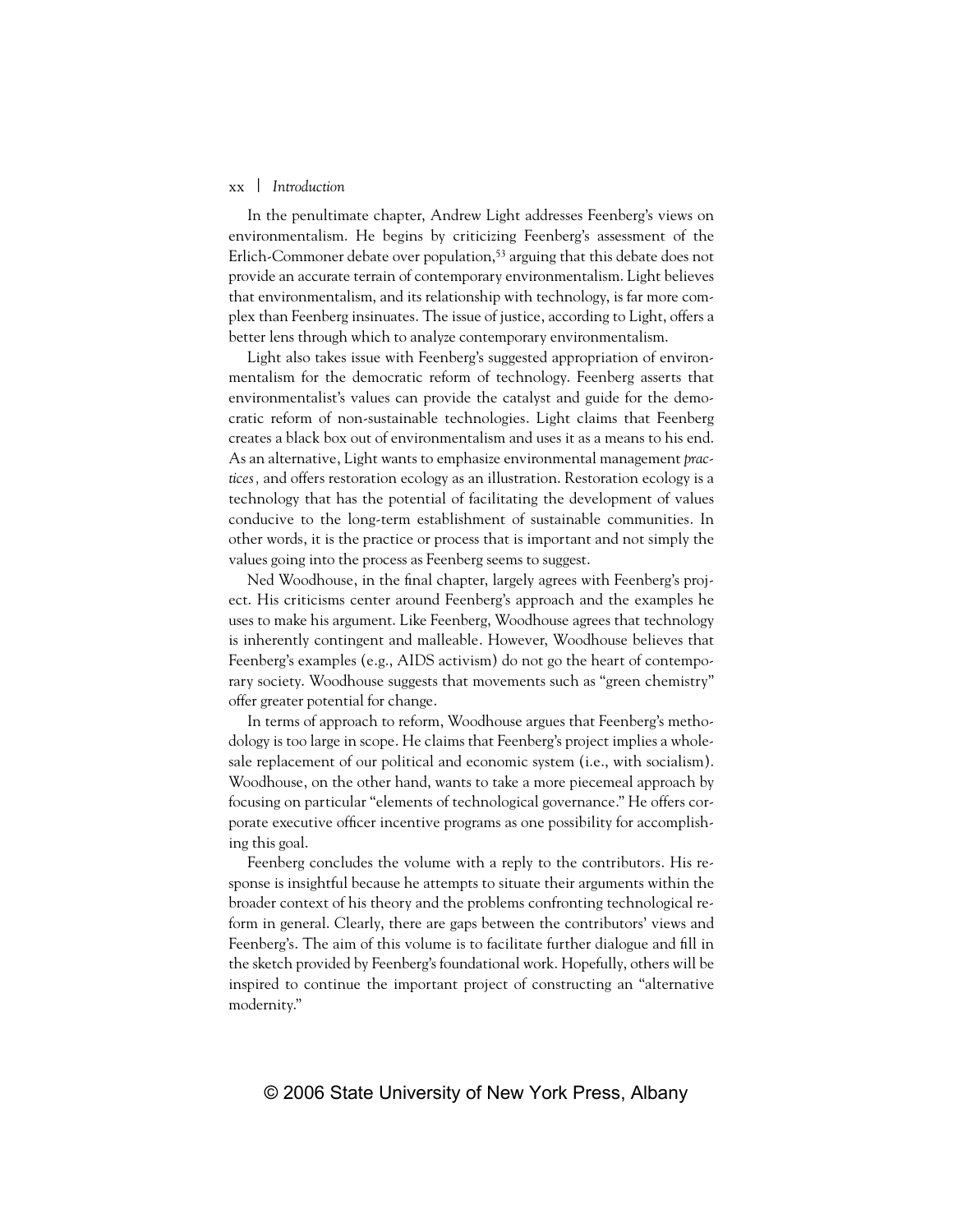#### *Notes*

- 1. Feenberg has written a trilogy of books and numerous articles on the subject. See Andrew Feenberg, *Critical Theory of Technology* (New York: Oxford University Press, 1991); Feenberg, *Alternative Modernity: The Technical Turn in Philosophy and Social Theory* (Los Angeles: University of California Press, 1995); Feenberg, *Questioning Technology* (London and New York: Routledge. 1999).
- 2. Feenberg, *Questioning Technology,* 76.
- 3. What has come to be known as the Frankfurt School of critical theory originated in the Institute for Social Research (Institute) as part of the Frankfurt Institute in 1923.
- 4. Max Weber, *Economy and Society: An Outline of Interpretive Sociology,* 3 vols., ed. Guenther Roth and Claus Wittich (New York: Bedminster Press, 1968).
- 5. Herbert Marcuse, *Negations: Essays in Critical Theory,* trans. Jeremy J. Shapiro (Boston: Beacon Press, 1968), 203.
- 6. Key members of the Institute included Max Horkheimer, Herbert Marcuse, Theodore Adorno, Friedrich Pollock, Erich Fromm, and Leo Lowenthal. See Douglas Kellner, *Critical Theory, Marxism, and Modernity* (Baltimore: John Hopkins University Press, 1989), 12.
- 7. Theodore Adorno and Max Horkheimer, *Dialectic of Enlightenment,* trans. J. Cummings (New York: Herder and Herder, 1972 [1944]).
- 8. David Held, *Introduction to Critical Theory: Horkheimer to Habermas* (Berkeley: University of California Press, 1980), 170.
- 9. Herbert Marcuse, *One-Dimensional Man: Studies in the Ideology of Advanced Industrial Society* (Boston: Beacon Press, 1964), 154–55.
- 10. Ibid., 158–59.
- 11. Ibid., 11.
- 12. Ibid., 145.
- 13. Ibid., 227.
- 14. Ibid., 218.
- 15. Ibid., 221.
- 16. Ibid., 256.
- 17. Ibid., 338.
- 18. Herbert Marcuse, *The Aesthetic Dimension: Toward a Critique of Marxist Aesthetics* (Boston: Beacon Press, 1978).
- 19. Marcuse, *One-Dimensional Man,* 239.
- 20. Herbert Marcuse, *Counterrevolution and Revolt* (Boston: Beacon Press, 1972), 60.
- 21. Jürgen Habermas, *Toward a Rational Society: Student Protest, Science, and Politics,* trans. Jeremy J. Shapiro (Boston: Beacon Press, 1968).
- 22. Ibid., 96.
- 23. Ibid., 88.
- 24. Ibid., 57.
- 25. Ibid., 118.
- 26. Ibid., 120.
- 27. Feenberg, *Alternative Modernity,* 35.
- 28. Jürgen Habermas, *The Theory of Communicative Action,* 2 vols., trans. Thomas McCarthy (Boston: Beacon Press, 1984–1987).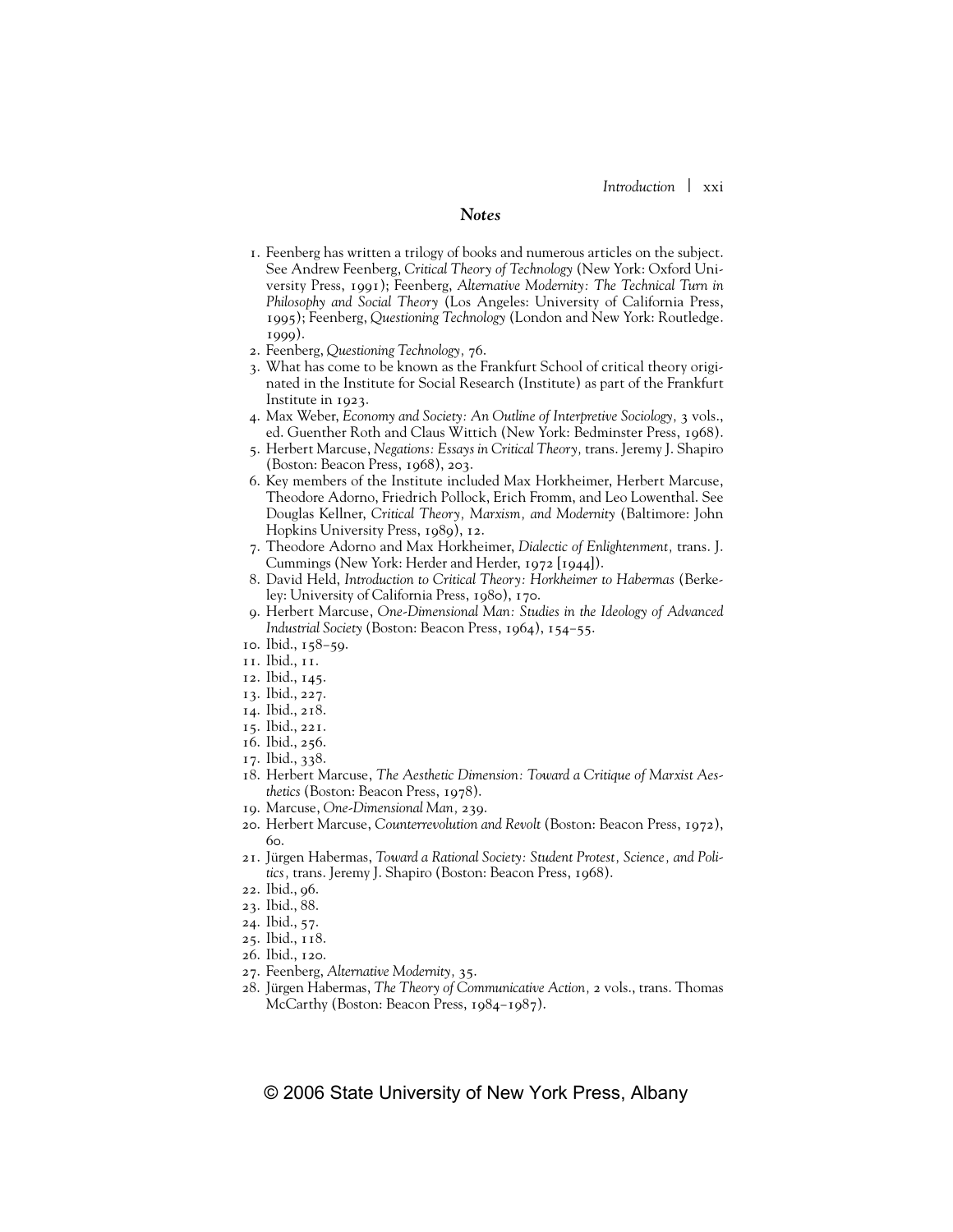#### xxii | *Introduction*

- 29. Feenberg, *Alternative Modernity,* 81.
- 30. Feenberg, *Questioning Technology,* 76.
- 31. According to Feenberg, essentialist philosophies of technology originated with Heidegger and were further developed by the Frankfurt Schoolers (*Questioning Technology*).
- 32. The failure of a proletariat-led revolution initiated a shift in Marxist thought in the early twentieth century. In short, this involved a moving away from Scientific Marxism, or economism, to a more philosophically oriented theory. Karl Korsch and Georg Lukács are largely credited with initiating this shift.
- 33. Feenberg broadly conceives SCOT to include social constructivists, contextualist historians of technology, and actor-network theorists. There have been a number of edited volumes on the SCOT since the current rage began in the early 1980s. See for example, Donald A. MacKenzie, and Judy Wajcman, eds., *The Social Shaping of Technology: How the Refrigerator Got its Hum* (Philadelphia: Open University Press, 1985); Weibe Bijke, Thomas Hughes, and Trevor Pinch, eds., *The Social Construction of Technological Systems* (Cambridge: MIT Press, 1987); Weiber Bijker and John Law, eds., *Shaping Technology/Building Society: Studies in Sociotechnical Change* (Cambridge: MIT Press,  $1002$ ).
- 34. Feenberg, *Questioning Technology,* 78–83.
- 35. Ibid., 11.
- 36. The concept of symmetry has its origins in the "Strong Program" of the sociology of scientific knowledge. The idea is that the analyst must suspend truth or falsity in order to give all perspectives a fair analysis. See David Bloor, *Knowledge and Social Imagery* (London; Boston: Routledge, 1973).
- 37. Feenberg, *Questioning Technology,* 213.
- 38. Ibid., 76.
- 39. Ibid., 105.
- 40. Ibid., 88.
- 41. Feenberg, *Alternative Modernity,* 87.
- 42. Ibid., 92.
- 43. Feenberg, *Questioning Technology,* 126.
- 44. Feenberg, *Alternative Modernity,* ch. 5.
- 45. Feenberg, *Questioning Technology,* 203–204.
- 46. Feenberg claims that this is roughly analogous to Bruno Latour's discussion of "enrolling" actors into networks. Latour, for example, uses Pasteur's development of germ theory to illustrate how system builders enroll actors into their networks. See Bruno Latour, *The Pasteurization of France* (Cambridge: Harvard University Press, 1988).
- 47. Used by permission of author (Feenberg, *Questioning Techology,* 221).
- 48. Ibid., 205–207.
- 49. Ibid., 98.
- 50. The commodity form mystifies the productive relations that go into the product and thereby hides the exploitative labor relations that produce the commodity. See Karl Marx, *Capital: A Critical Analysis of Capitalist Production,* vol. 1, ed. Frederick Engels (New York: International Publishers,1967[1867]), 77.
- 51. Feenberg, *Questioning Technology,* 211.
- 52. See Feenberg's discussion of "Instrumentalization Theory" in this volume.
- 53. Discussed in chapter 3 of *Questioning Technology*.